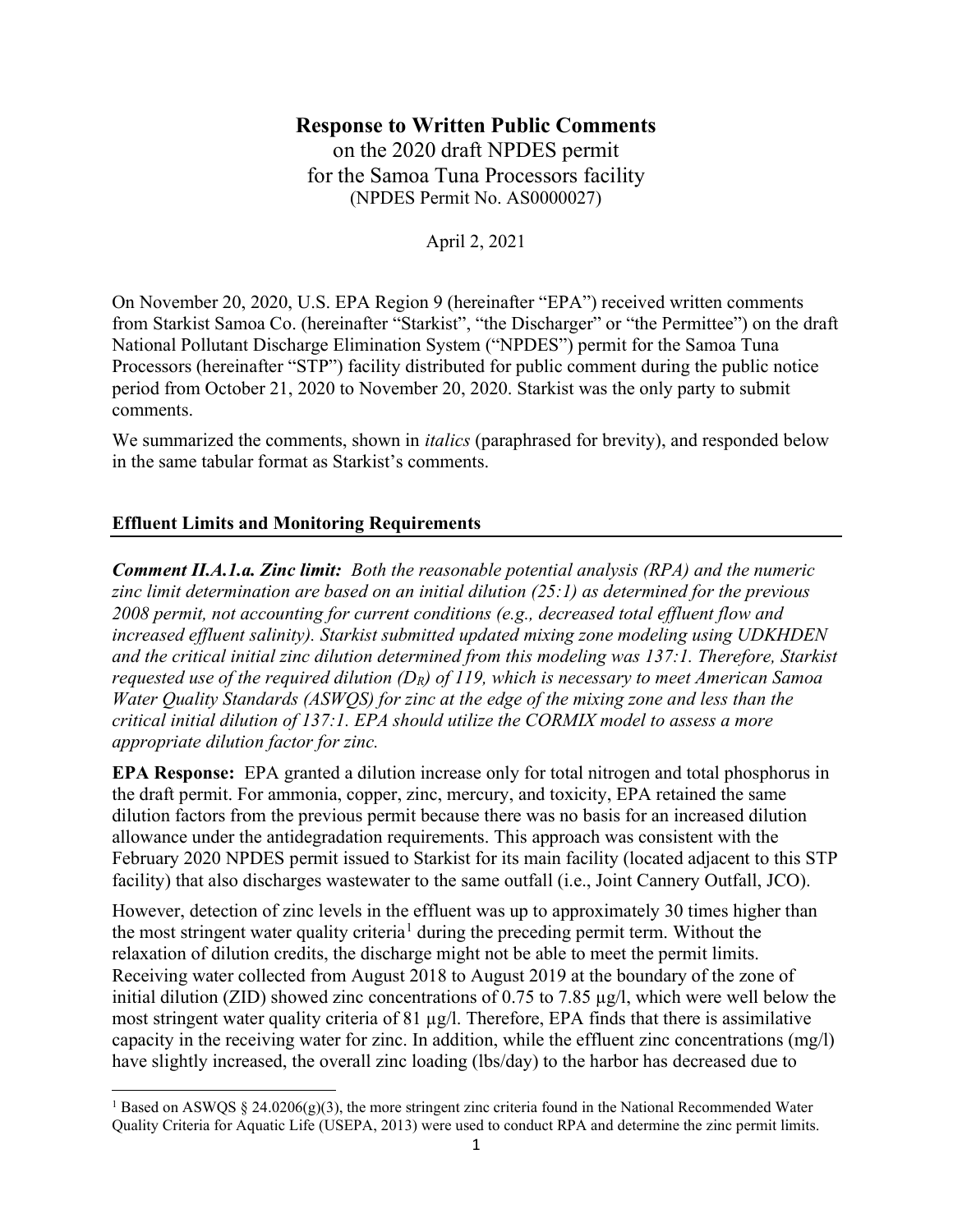significantly lower discharge flow from the STP facility<sup>2</sup> so EPA believes that there would be no degradation of receiving water quality due to relaxation of zinc dilution.

EPA re-modeled the discharge using the new input values (e.g., decreased flow and increased salinity) under the critical conditions (e.g., the most conservative density profile and zero current). The CORMIX model results demonstrate that a dilution for zinc is 200:1 at 36 meters where buoyancy reversal occurs. However, under the ASWQS §24.0207(a) provision, zones of mixing shall be limited to the smallest area possible. Therefore, EPA is limiting the dilution to 52:1. EPA has based the new permit limits on the 52:1 dilution, which is associated with the smallest mixing zone necessary to enable the discharge to meet the water quality criteria. A dilution factor greater than 52:1 is not adequately protective of receiving water quality and aquatic life based on the antidegradation requirements. The previous 2008 permit also established a smaller zone of mixing for metals even within the ZID of the discharge, which extends only a few meters from the discharge point.

In the final permit, EPA has implemented this increased zinc dilution in conducting reasonable potential analysis and establishing the permit limits for zinc. See Tables 3 and 4 of the Fact Sheet. Based on actual performance data since June 2018 when Starkist started its operations at the STP facility, EPA finds that Starkist will be capable of meeting the new zinc effluent limits (i.e., maximum daily limit of 4,640 mg/l and average monthly limit of 2,313 mg/l). In order to ensure that this relaxation of zinc dilution and limits does not result in lowering receiving water quality, the permit also prohibits the discharge flow from the STP facility greater than the projected maximum daily flow of 0.1 million gallons per day (MGD). See Part I.A.3 of the final permit. Exceeding this flow could result in greater potential to violate effluent mass-based limits and degrade receiving water quality.

EPA believes that the relaxation of the zinc effluent limits derived from an increased dilution factor of 52:1 (previously 25:1) under the final permit satisfies the CWA 303(d)(4) provision allowing backsliding when water quality exceeds levels necessary to protect designated use(s) identified for such waters, and as further required under 303(d)(4)(B), meets the requirements of the federal and ASWQS antidegradation policies at 40 CFR § 131.12 and ASWQS § 24.0202, respectively.

Despite no process wastewater discharged from the STP facility, zinc has been detected at levels high enough to cause reasonable potential exceeding ASWQS. Therefore, EPA highly recommends that Starkist investigate potential sources of zinc in the discharge from the STP facility.

Comment II.B.1. Hold Time Concerns: Of the new parameters included in the draft Permit, Beta-BHC, Bis(2-ethylhexyl) Phthalate, Pentachlorophenol, Hydrogen Sulfide, and Heptachlor need to be shipped off-island to the mainland for analysis. It is anticipated that there will be considerable challenges with shipping due to the current travel restrictions related to COVID-19. Therefore, Starkist suggests reduction in monitoring frequency for these parameters from semi-annually to annually due to the 7-day hold time concerns.

<sup>&</sup>lt;sup>2</sup> The STP facility ceased tuna canning and processing operations in December 2016, resulting in no process wastewater discharge and significantly reduced discharge flow (i.e., maximum daily flow from 1.4 MGD to 0.1 MGD).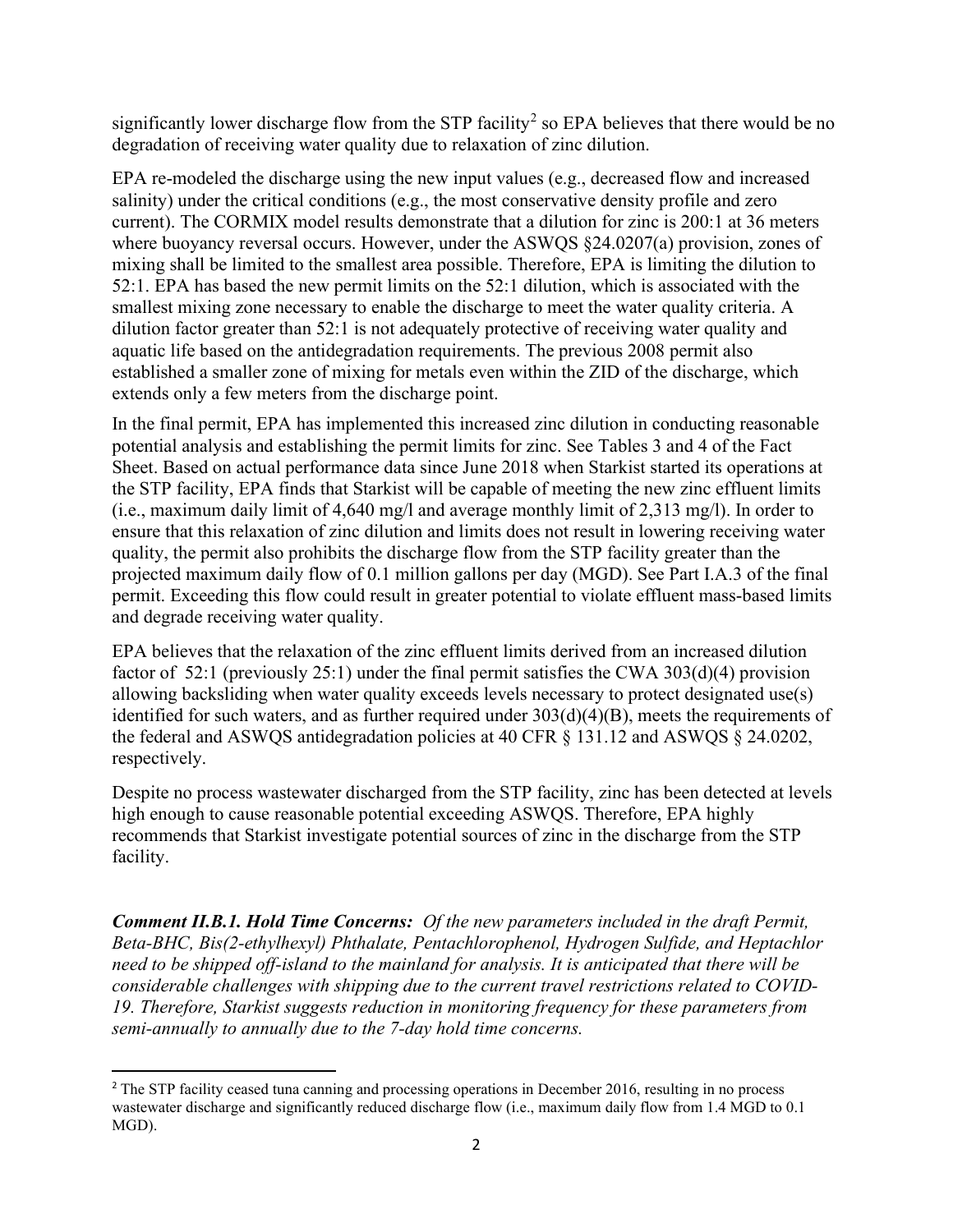EPA Response: EPA appreciate Starkist's description of challenges with shipping and logistics of transporting environmental samples from the remote location of American Samoa, especially during the COVID-19 pandemic, and recognizes the difficulty that Starkist may have in meeting the 7-day method holding requirements for new parameters with monitoring requirements. However, we disagree that monitoring frequency reduction is warranted due to travel restrictions related to a temporary and dynamic COVID-19 situation, especially as many parts of the country and territories have already taken steps to relax social distancing restrictions, with the goal of returning to normal operations. Please refer to EPA's website

https://www.epa.gov/enforcement/covid-19-enforcement-and-compliance-resources that EPA established to provide the public, the regulated community, and other government agencies with the most complete and up to date information on EPA enforcement and compliance policy and actions related to COVID-19.

As Starkist notes in the November 20, 2020 comment letter, it is anticipated that the samples can reach an appropriate testing laboratory within a 7-day hold time under normal travel conditions. It is the permittee's responsibility to ensure its contract laboratory meets the requirements of each pollutant test method and properly follows QA/QC procedures and reports accordingly.

Comment II.C.1. Dilution Factor for Metals: The 25:1 dilution factor for zinc is inappropriate for use in RPA. Using an updated dilution factor of 119:1, there is no RP to exceed ASWQS and the zinc limits should be removed.

EPA Response: Please see EPA's response to Comment I.A.1.a above.

Comment II.C.2. Dilution Factor for Other Parameters: Bis(2-ethylhexyl)phthalate and total sulfide were previously sampled and reported in the receiving water at the zone of initial dilution (ZID) during receiving water quality monitoring in April 2017, August 2017, March 2018, and August 2018. Either bis(2-ethylhexyl)phthalate or unionized sulfide values in any receiving water samples met the water quality criteria for each parameter at the ZID. As this indicates that dilution is occurring for Bis(2-ethylhexyl)phthalate and total sulfide, Starkist requests that the monitoring requirements for the Bis (2-ethylhexyl) phthalate and sulfide be removed.

EPA Response: EPA appreciates the 2017-2018 receiving water data for bis(2 ethylhexyl)phthalate and total sulfide. However, EPA does not believe that these receiving water samples at the ZID showing compliance with the water quality criteria ensure dilution for bis(2 ethylhexyl)phthalate and total sulfide because the receiving water sampling was not conducted at the same time when the effluent containing the maximum concentration of these pollutants discharged (i.e., effluent sampling conducted in January 2019).

Based on ASWQS  $\S 24.0206$  (Standards of Water Quality) and  $\S 24.0207$  (Zones of Mixing)<sup>3</sup>, water quality standards defined in ASWQS §24.0206 shall be applied at the point of discharge unless a mixing zone is authorized by the American Samoa Environmental Quality Commission

<sup>&</sup>lt;sup>3</sup> ASWQS §24.0207(a) states that "because of technological, economic and other factors, it may not always be feasible to achieve an effluent quality that equals or exceeds the standards established herein at the point of discharge." §24.0207(c)(1) also states that "… where the effluent quality of the discharge does not meet the applicable standards defined in §24.0206 at the point of discharge shall be in violation of these standards until such time as the EQC grants a zone of mixing upon receiving and acting upon an application for a zone of mixing from the discharger.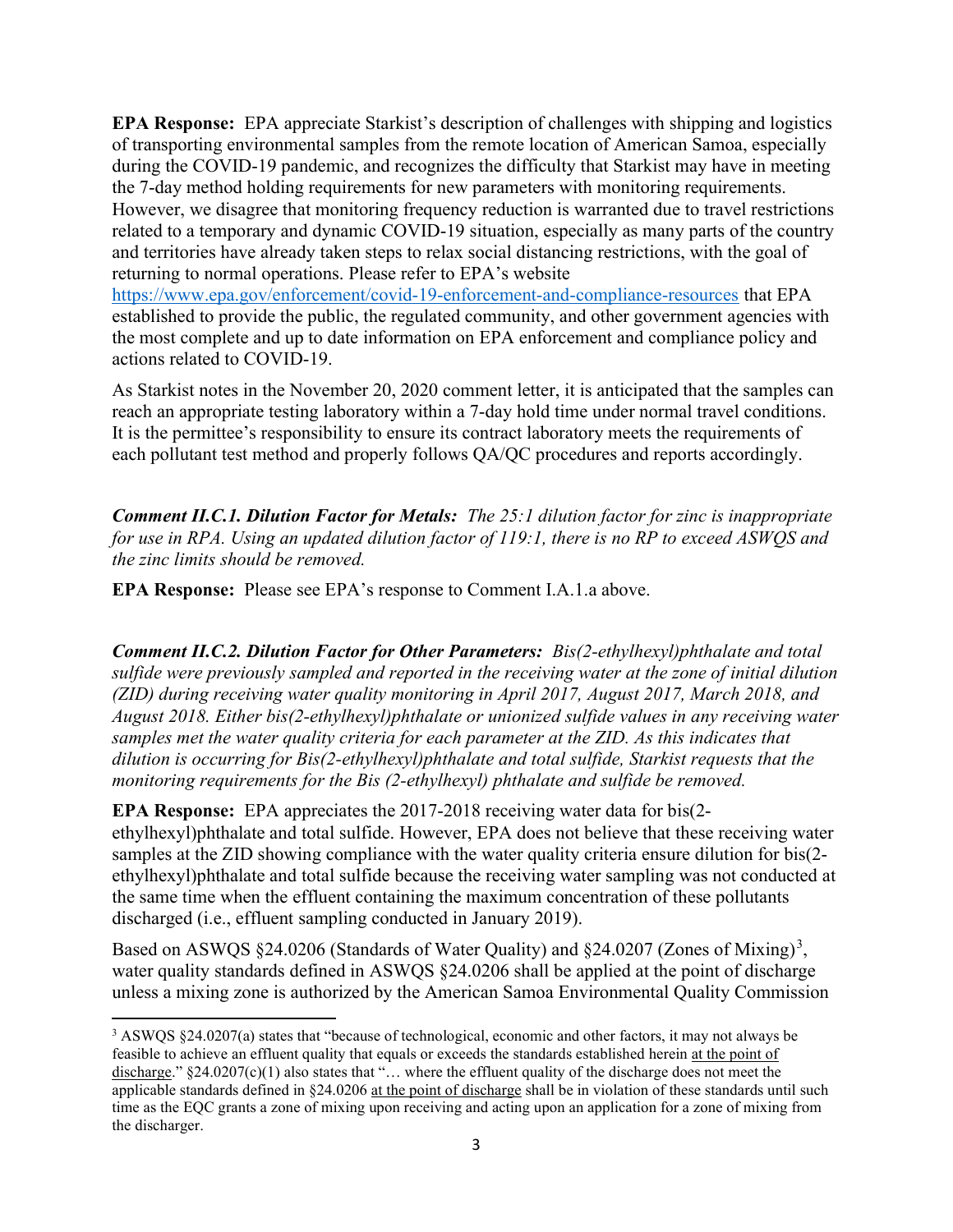(EQC) and approved by EPA. Currently, there is no authorized mixing zone for bis(2 ethylhexyl)phthalate and total sulfide, therefore the effluent must meet water quality criteria for these pollutants at the discharge point, not at the boundary of the ZID.

Despite reasonable potentials to exceed water quality criteria for these compounds, EPA established monitoring only requirements, instead of imposing effluent limits, to further characterize the effluent and collect sufficient data to evaluate whether or not effluent limits must be established in the next permit reissuance.

Comment II.C.3. Estimated Concentrations: The maximum effluent concentrations, used for RPA, for Nickel, Bis(2-ethylhexyl) Phthalate, Pentachlorophenol, and Heptachlor are estimated concentrations which means the parameter was detected above the method detection limit (MDL), but below the reporting limit (RL). Accordingly, Starkist requests that the monitoring requirements for these parameters be eliminated or reduced to annual.

EPA Response: Based on reasonable potential analysis with estimated concentrations of these pollutants (i.e., nickel, pentachlorophenol, bis(2-ethylhexyl)phthalate, and heptachlor), there was reasonable potential to cause or contribute to an exceedance of the applicable criteria. See Table 3 of the Fact Sheet. Because the maximum observed concentrations are estimated values of the pollutants, EPA established monitoring only requirements, instead of imposing effluent limits. Collection of regular data for these pollutants is necessary to fully characterize the discharge and evaluate whether or not effluent limits are required in the future. EPA has decided that annual monitoring for these parameters could be sufficient to determine reasonable potential in the next permit term and establish a statistically robust dataset on these parameters; therefore, the monitoring frequency for nickel, pentachlorophenol, bis(2-ethylhexyl)phthalate, and heptachlor has been reduced to annually.

Pursuant to Section I.D.1 of the permit, Starkist is required to use a sufficiently sensitive method with the lowest the method detection limit (MDL) and minimum level (ML). EPA highly recommends the use of the more sensitive analysis method of EPA 200.8 (ICP/MS method) for metals, except mercury with EPA 1631E.

Comment II.D. Choice of Model: The new ASWQS that is recently approved by EPA includes an updated definition of "Zone of Initial Dilution", which now specifies use of the UDKHDEN model, not the CORMIX model. The Fact Sheet fails to recognize the specification of UDKHDEN in the recent revisions to the AS WQS. Instead, the Fact Sheet repeats the same statements regarding UDKHDEN and CORMIX that US EPA had made in the context of the issuance of the NPDES Permit for the Starkist Samoa facility in February 2020, which are incorrect or inaccurate. Comments on selected statements are set forth in Attachment A

EPA Response: Based on the definition of "zone of initial dilution (ZID)" in ASWQS §24.0201, use of the UDKHDEN is recommended to determine the ZID and initial dilution ratio unless otherwise approved by the EQC and US EPA. EPA has already approved the CORMIX model and concluded that this model is more appropriate to account for the complex discharge plume scenario such as boundary interactions, re-entrainment effects, and complex current patterns in Pago Pago Harbor. In addition, ASWQS §24.0207(c)(6) further notes that "the granting of a mixing zone shall be subject to approval by US EPA." Therefore, EPA's decision on the use of CORMIX model is not contrary to the ASWQS.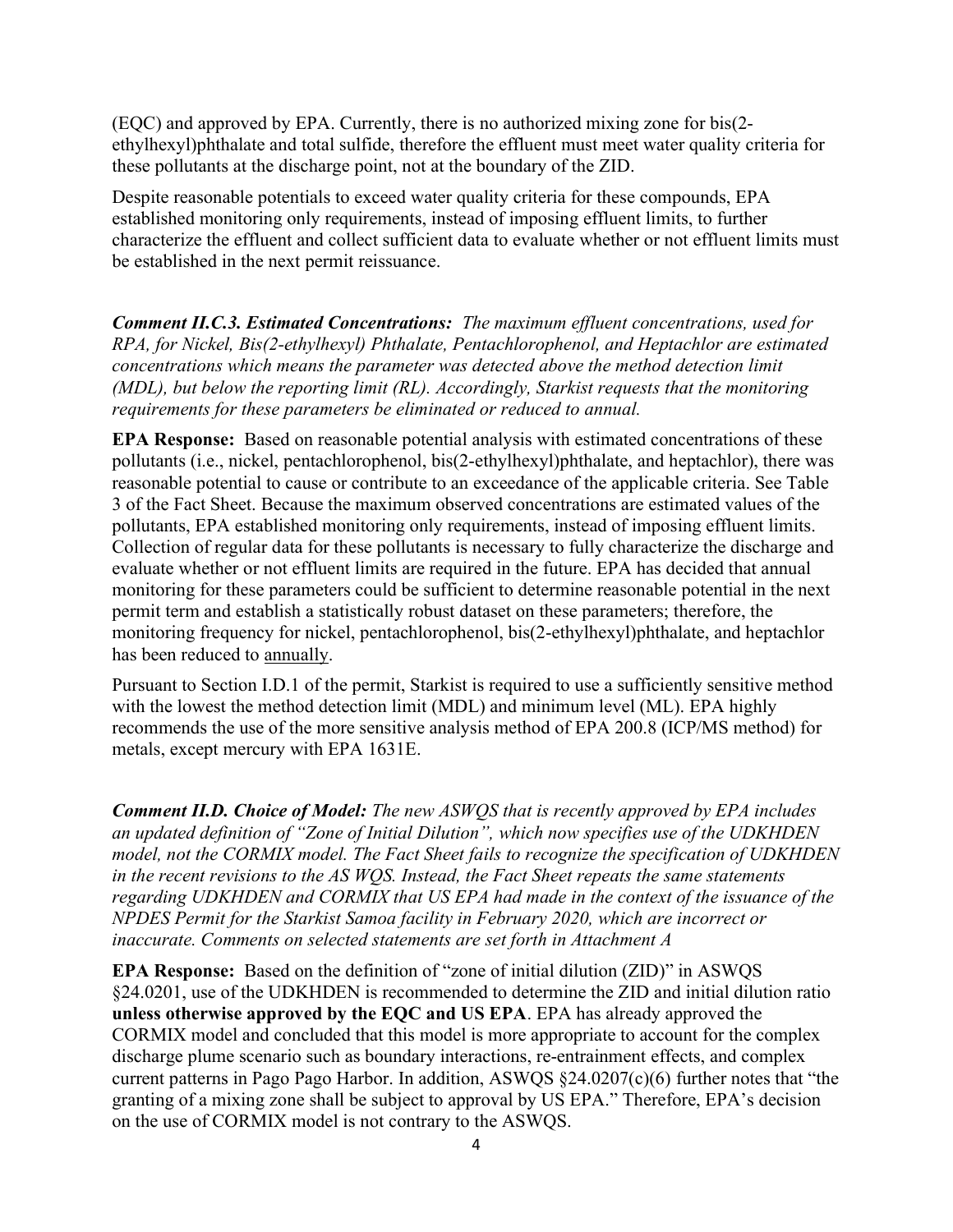Please see EPA responses to each modeling comment in Attachment A below. Also, please see the February 2020 Starkist cannery Fact Sheet, Section VI.2.b for the comprehensive modeling discussion, including model selection, approach, and conclusion.

### Receiving Water Monitoring

Comment III.A. Coral Reef Monitoring: There are safety concerns and accessibility of monitoring stations issues and sampling should not be conducted at locations with a depth of 30 feet. Starkist requests to remove requirements to sample where the water has a depth of 30 feet and suggests the permit require the samples to be taken as close to the reef crest as possible.

EPA Response: EPA appreciates the discharger's more detailed input on the specific safety and logistical issues affecting sample collection at the three receiving water monitoring stations Coral-N, Coral-E, and Coral-S. These sites were located to collect data representative of conditions affecting the coral reefs in Pago Pago Harbor, which impinge upon the zone of mixing and constrain it in accordance with ASWQS §24.0207(b)(9). The depth ranges specified for sample collection are consistent with input received from the American Samoa Environmental Protection Agency (AS-EPA), based on their local expertise, that

…for a Harbor fringing reef… Any sampling depth greater than 60 feet is not representative of waters in near proximity to coral, as coral growth is typically limited below 60 feet because of reduced sunlight penetration. (August 12, 2019 AS-EPA comments on the Starkist Cannery draft NPDES permit)

Collection of these receiving water data in close proximity to the reef are necessary to ensure the protection of water quality, including protection of endangered species such as specific corals believed to be present in the Harbor by the National Marine Fisheries Service (NMFS).

At the same time, monitoring provisions are not intended to present a risk to the safety of persons collecting the required samples. Starkist's submission of more detailed information on the bathymetry profiles near the stations, tidal and wind behavior, and especially the results of recent test run to approach each sampling locations by boat were taken into account by EPA in the final permit. The updated receiving water monitoring language clarifies that safety of the monitoring team is the top priority and defers to the vessel operator's professional discretion to determine the closest safe approach to the defined sampling locations, even when it restricts sampling to areas beyond the target seabed depth(s). The final revised permit language, Part I.E.1.g on page 11 of the permit, clarifies this greater flexibility as follows:

"samples shall be collected at a location where the total water depth is approximately 30 feet up to a maximum total water depth of approximately 60 feet to ensure representative sampling of near-reef waters as specified by AS-EPA, except where this requirement would conflict with vessel safety. In the case that the above depth requirements cannot be met, the sampling vessel shall still approach as close as safely possible to the respective station location"

This revised language facilitates reef station sample collection at bottom depths which are safely achievable but still sufficiently close to each designated sampling site to be representative.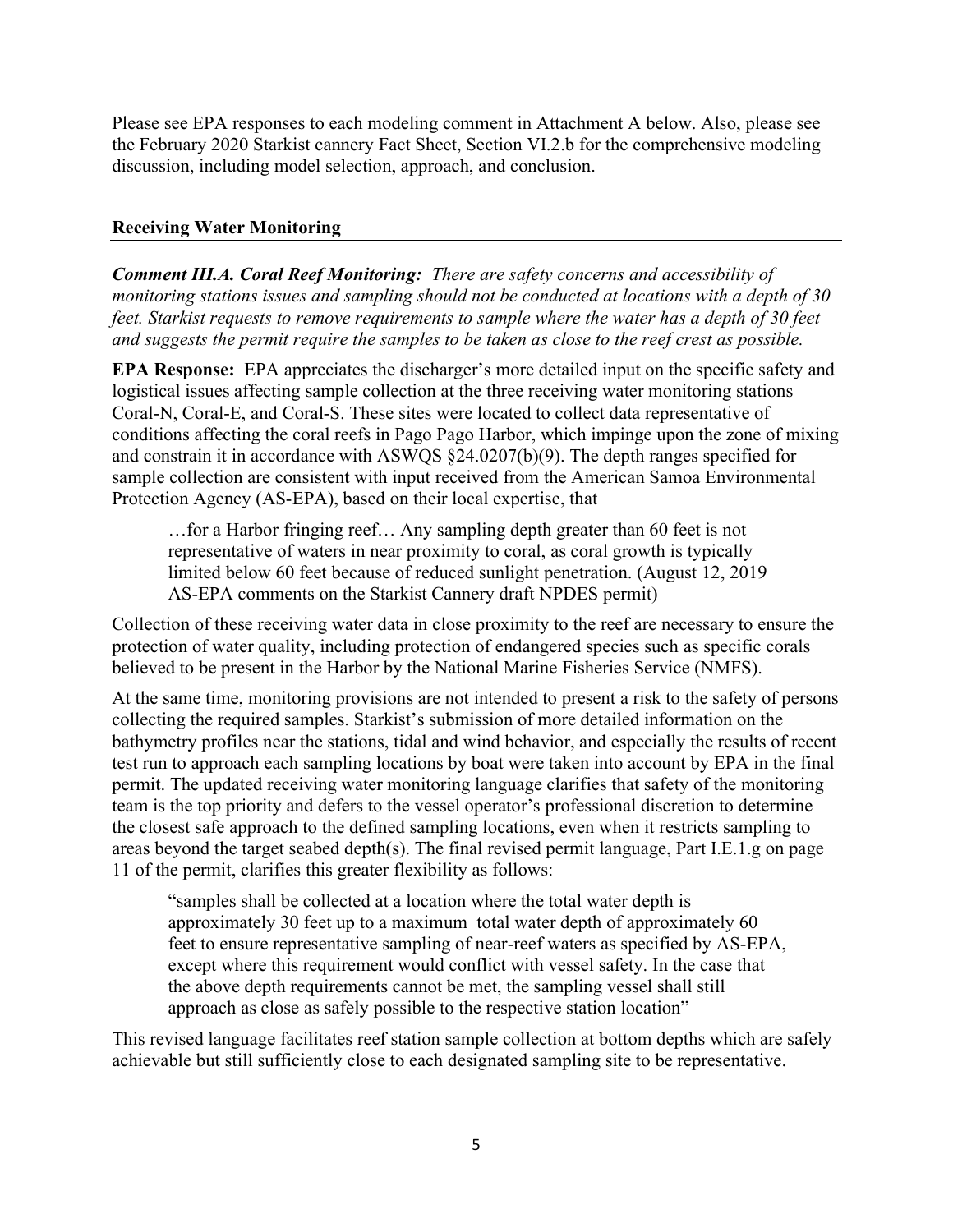Comment III.B.1. Additional Receiving Water Monitoring Issues: Certain parameters are required to be collected as continuous vertical profiles (e.g. every meter of depth). Starkist requests that EPA clarify whether it intends vertical profile data to be averaged at 1-meter depth intervals.

EPA Response: The permit states that measurements of temperature, salinity, dissolved oxygen, pH, and turbidity shall be collected as vertical profiles. In the table, "every meter of depth" was just meant as an example of vertical profiles, which is what the "e.g." literally means. It does not intend vertical profile data to be averaged at 1-meter depth intervals. Unlike other sampling at 3 or 5 fixed depths in the water column, Starkist is required to collect vertical profile data of these parameters in the water column at any finer vertical resolution/collection frequency.

#### Miscellaneous Comments

Comment IV.A.1. In Part I.A.3, the draft Permit states that the discharge shall comply with all provisions of the American Samoa Water Quality Standards ("ASWQS"), including the narrative standards at Section 24.0206. However, for purposes of clarity, this requirement should generally include the provision "except within an approved and applicable mixing zone", which applies to a number of provisions.

EPA Response: ASWQS §24.0206, Standards of Water Quality, states that "the following standards apply to all territorial and ground waters…, except as otherwise provided in §24.0207 (Zones of Mixing)." In accordance with ASWQS §24.0206 and §24.0207, EPA believes that water quality standards including the narrative standards for Pago Pago Harbor shall be applied at the discharge point unless a mixing zone is authorized by the EQC, including its authorized agents, and approved by EPA to contain alternate standards within the zone of mixing. For clarification, the statement in Part I.A.4 of the final permit has been revised as follows:

"The discharge shall comply with all provisions of the American Samoa Water Quality Standards ("ASWQS") including the narrative standards at Section 24.0206, at the discharge point unless a zone of mixing has been authorized by the Environmental Quality Commission ("EQC") and approved by EPA consistent with ASWQS §24.0207."

**Comment IV.B.1.** Section IV of the Fact Sheet, entitled Description of Receiving Water, states: "Due to the small size and relatively limited development of those watersheds, the majority of point-source pollutant discharge to the harbor is likely to be direct discharge from shoreline facilities, which include all the NPDES-permitted industrial facilities in American Samoa." This is not supported by either data or a reference and is somewhat misleading. Effects of the cannery discharge are not generally seen in the Outer Harbor. Based on concentration gradients of TN/TP, the point source discharges have little effect on the nutrient concentrations on the scale of the Harbor.

EPA Response: EPA appreciates the discharger providing stream data of the five permanent streams flowing into Pago Pago Harbor. EPA's statement describes major point source dischargers discharging to Pago Pago Harbor. EPA defines point source pollution as any discernible, confined, and discrete conveyance of pollution from which pollutants are or may be discharged such as discharge pipes and drainage ditches. See 40 CFR §122.2. Stormwater runoff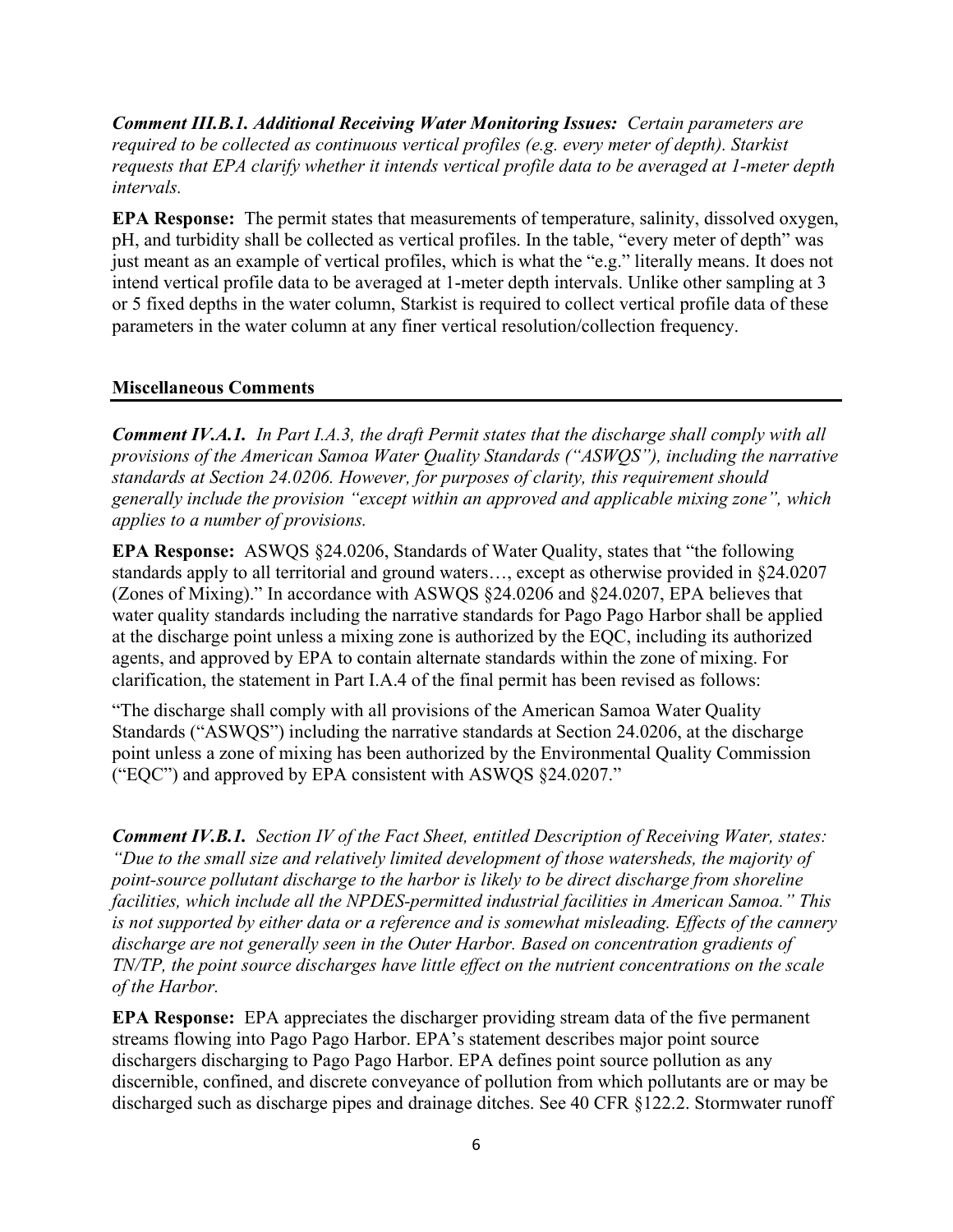or pollutants discharged from a large area (e.g., urban and agricultural areas and livestock facilities) are generally associated with non-point source pollution. Regardless of flow rates from the shoreline facilities, EPA believes that the shoreline facilities, including all the NPDESpermitted facilities, are the main point-source dischargers to the Harbor. To avoid any confusions, a description of non-point source discharges has been also included in Section IV of the Fact Sheet:

"The majority of point-source pollutant discharge to the harbor is likely to be direct discharge from shoreline facilities, which include all the NPDES-permitted domestic and industrial wastewater facilities. In addition to the point source dischargers, stormwater runoff from urban area, agriculture and livestock facilities, runoff or spills from animal feeding operations, and legacy sediment contamination are major non-point source pollutant discharges to the harbor (Total Maximum Daily Loads for Mercury and PCBs, and Arsenic Analysis for Pago Pago Inner Harbor, Territory of American Samoa, Tetra Tech, 2007; American Samoa Bacteria TMDLs for Beaches and Streams, Tetra Tech, 2014).

Due to these various pollutant sources, TMDL requirements have been established for bacteria, mercury, and PCBs in Pago Pago Inner Harbor. In 1992, the two historic tuna canneries (i.e., the STP facility and Starkist tuna cannery) began discharging wastewater through the Joint Cannery Outfall to the outer harbor, benefiting water quality in the inner harbor (Tetra Tech, 2014, section 5.1.2)."

### Attachment A. Modeling Issues Described in the Draft Fact Sheet

**Comment 1.** The statement that: "In all cases, the requested dilution was significantly greater than what was approved under the previous permit" is incorrect and potentially misleading.

EPA Response: This statement explains that the dilution Starkist requested in the 2017 mixing zone analysis (MZA) was significantly greater than what was approved for each parameter under the previous 2008 permit, as shown in the table below. For clarification, the dilution factors requested in the 2017 MZA were added in Table 2 of the Fact Sheet.

| <b>Parameter</b>           | Ammonia | Copper | Zinc  | <b>Mercury</b> | <b>Nitrogen</b>      | <b>Phosphorus</b>    |
|----------------------------|---------|--------|-------|----------------|----------------------|----------------------|
| 2008 permit<br>dilution    | 313:1   | 25:1   | 25:1  | 40:1           | $279:1$ <sup>*</sup> | $279:1$ <sup>*</sup> |
| <b>2017 MZA</b><br>request | 536:1   | 200:1  | 200:1 | 200:1          | 1008:1               | 1008:1               |
| 2021 permit<br>dilution    | 313:1   | 25:1   | 52:1  | 40:1           | 330:1                | 330:1                |

\* See EPA response to Attachment A-Comment #4 below.

Comment 2. The Fact Sheet states that: "Limited Current Data: Due to the low precision of the instruments used to collect data in the mid-1980s, plus the limitations of the dye studies used in 1993, among other factors, the current data used in the MZA may not reliably represent the full range of, and "worst case" scenarios of, current speed for this discharge." This statement is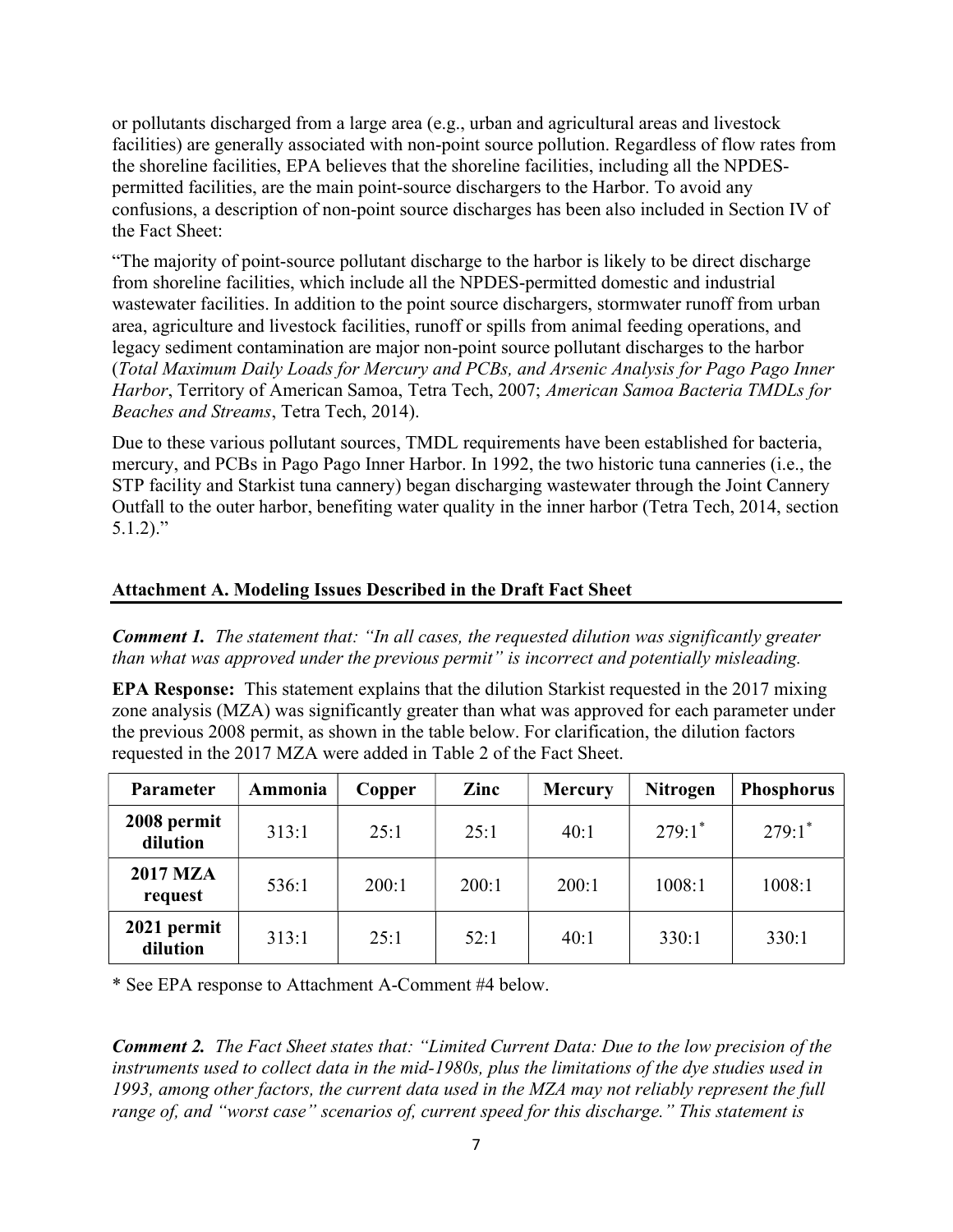#### speculative and without basis. The best data available was used and knowledge acquired from decades of working in Pago Pago Harbor as well as in many other similar locations around the world was applied.

EPA Response: EPA appreciates your comments. However, EPA continues to believe that the current data used in the MZA may not reliably represent the full range of current speed for the discharge due to minimal data on current speeds and directions across depths (i.e., only 2 dye studies in 1993-94, few depths analyzed, flow direction varying between the depths analyzed when Starkist's modeling assumes a uniform flow out of the Harbor at all depths, etc.). See February 2020 Starkist Cannery Permit Fact Sheet, section VI.B.2.a for detailed information.

Current interactions can have a dramatic effect on effluent mixing, especially in the far field region which Starkist's preferred dilution analysis relies upon. Similar to density (i.e., stratification), current speed can vary across depths and can also be confounded by time-varying tidal effects commonly associated with bays and enclosed harbors. Under critical conditions of low wind and current such as those shown to occur in the receiving water, diluted effluents may linger in the vicinity of the effluent plume or become re-entrained in the plume flow, significantly reducing effective dilution. For this reason, EPA believes that the limited current information available as a model input is a further basis for the 330:1 dilution used to calculate effluent limits for total nitrogen and total phosphorous as a reasonable worst-case scenario (i.e., zero current, as required under AS-WQS §24.0201, subsection "zone of initial dilution") in both permits.

Comment 3. The statement that "Limitations of the chosen modeling software and approach: The modeling software used to prepare the MZA (i.e., UDKHDEN) is not appropriate for this particular mixing scenario, especially in the context of boundary interactions and the potential for complex current patterns that lead to "re-entrainment" of the effluent plume in Pago Pago Harbor." is not accurate. The Fact Sheet fails to recognize two models (i.e., initial dilution model of UDKHDEN and subsequent diffusion model) were used in the MZA and appears to address the results of the secondary modeling as if they were part of the initial dilution process. Although re-entrainment can be important when applying model results to specific parameters, this is addressed by using background concentrations.

EPA Response: EPA recognizes that two models were used in Starkist's 2017 MZA for the discharge plume, including the UDKHDEN model for initial dilution modeling and a subsequent far-field diffusion model, and remains concerned about both models. The results of the CORMIX output suggest that bank interaction does begin to cause a limiting effect on dilution even in the near-field phase. The UDKHDEN model used for near-field phase assumes an infinite ocean, and does not appropriately limit its conclusions when real-world constraints like bathymetry may affect, be affected by, or interact with the discharge. The subsequent diffusion model used for far-field phase is not appropriate because it a simple linear model based on the Brooks' equation and also does not account for the effects of the harbor boundary.

The most recent round of UDKHDEN modeling also does not account for current directions changing with depth as the effluent plume rises through the water column. EPA does not agree with the assumption of a uniform current direction that flows south out of the Harbor because the Harbor is a wind-driven current system. The depth-invariant current assumption is a limitation of the capabilities of the UDKHDEN model.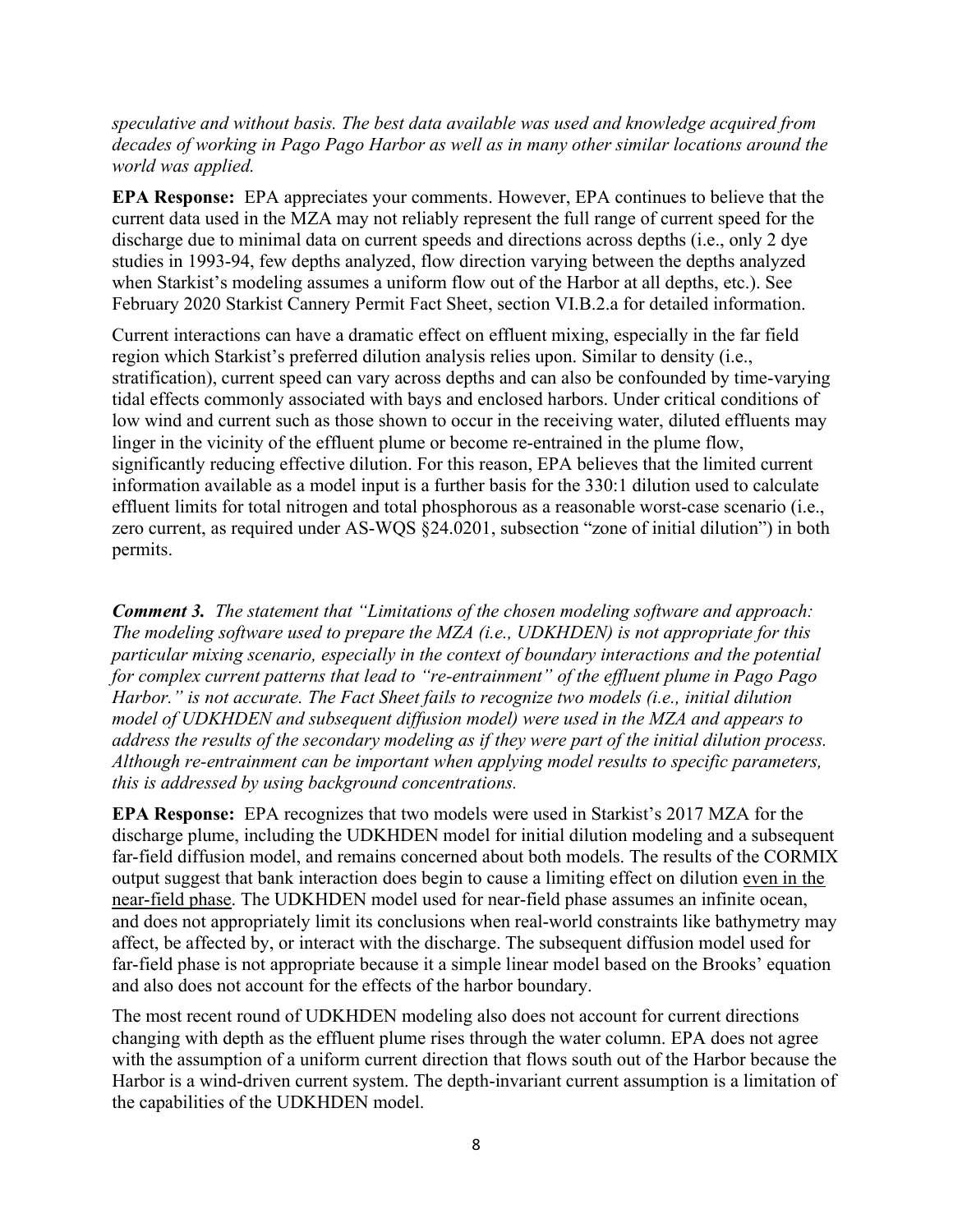Furthermore, model outputs require additional analysis when currents drive water already containing effluent through the area of the discharge plume multiple times, because this reduces the capacity of the water to absorb and dilute additional effluent. Given that the current may reverse direction depending on depth, it is possible for effluent to be carried away from the diffuser in one direction, then as it rises encounter an opposing current and be carried back over the diffuser location, re-introducing diluted effluent and reducing the overall effective dilution. This phenomenon is known as "re-entrainment" and is a common factor in modeling discharges to estuarine and other near-shore ocean waters, such as this discharge to Pago Pago Harbor, and which does not appear to have been considered in the discharger's MZA. Starkist states that reentrainment is addressed by using background concentrations. However, simple static background concentrations may not accurately represent the time-varying receiving water concentrations and the concentration build-up in the transient discharge plume due to the tidal reversals and re-entrainment, especially where close to diffuser. The data available at present are not sufficient for EPA to rule out the possibility of re-entrainment, where effluent re-crosses the diffuser location. This re-entrainment can significantly reduce effective dilution because the "diluting" water already contains effluent from the previous tidal cycle. Therefore, EPA requires extensive receiving water monitoring including data collection at the diffuser site to adequately characterize the plume behavior.

Comment 4. The Fact Sheet states that: "Incorporation of mixing zone into receiving water monitoring program: The permittee's MZA sought a mixing zone 981 feet in radius with a claimed dilution of 1008:1 within that area while EPA's preceding permit allocated only a 248:1 mixing ratio within a mixing zone of approximately double that area (1300 feet in radius)." The dilution of 1008:1 is derived by using both initial dilution (UDKHDEN) and subsequent dilution as described in the MZA. Please refer to the previous MZA on which the current permit is based, as well as the current MZA to understand what was done. The dilution of 248:1 was not used in the prior permit, which was back calculated by EPA based on inappropriate methodology.

EPA Response: EPA appreciates the clarification and comments on the previous mixing ratio of 248:1 for total nitrogen (TN) and total phosphorous (TP). In order to evaluate modeled mixing performance with real-world data and validate plume behavior and species protection such as coral reef interactions, EPA has set receiving water monitoring requirements at the old (1300 foot) and permittee-proposed (981-foot) mixing zone radii, as well as sensitive locations like nearby coral reef boundaries.

The dilution factor for TN and TP was not explicitly stated in the 2008 permit document. In response to Starkist's request, EPA looked into the previous 2008 dilution factor and found that a dilution of 248:1 is applied only for the discharge from the adjacent Starkist facility. EPA recalculated the previous dilution factor for TN and TP based on the ratio of the aggregate TN and TP permit limits in the combined loading authorized at the JCO (i.e., 2,000 lb/d for TN and 400 lb/d for TP $)^4$  to the ASWQS applicable at the time the previous permit was issued (i.e., 0.2 mg/l for TN and 0.03 mg/l for TP). Considering the total combined flow of 4.3 MGD at that time, EPA finds that the previous permit originally issued to Chicken of the Sea Samoa Packing

<sup>&</sup>lt;sup>4</sup> Historic mass-loading modeling in the early 1990s determined that a mixing zone boundary set at 1,300 feet from the diffuser, or the 30-foot depth contour, whichever is closer, would be able to assimilate 60,000 lbs/month (2,000 lbs/day) of total nitrogen and 12,000 lbs/month (400 lbs/day) of total phosphorus from the two tuna canneries discharges.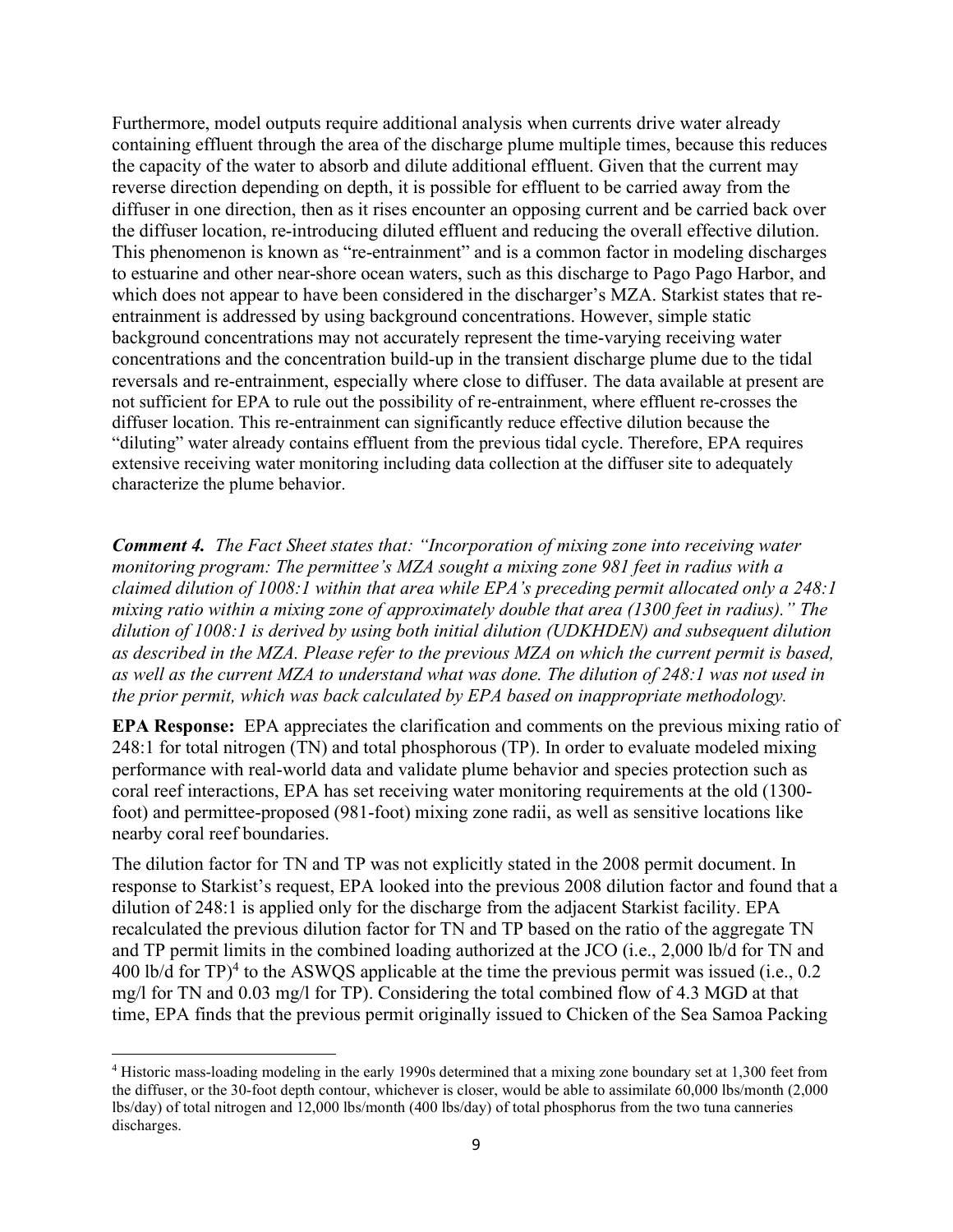Company, Inc. (currently the STP facility)) authorized a dilution factor of 279:1 for TN and TP in the total combined discharge. The fact sheet has been adjusted with this revised dilution factor.

#### Comment 5. The Fact Sheet discussion of CORMIX:

Comment 5(a). CORMIX is not more modern model and dates to approximately the same time as UDKHDEN. CORMIX does not account for weak and irregular density of gradients or the region of flow establishment.

EPA Response: EPA appreciates Starkist's comments. Please note that CORMIX model that EPA used for the mixing zone analysis for the discharge was CORMIX version 11.0.1.0 released July 23, 2019 plus MIXZON's latest tool for the additional analysis of weak vertical density gradients, which is a more modern model than the most up-to-date UDKHDEN that Starkist used. To avoid any confusions, the statement in the draft fact sheet has been changed as below.

"EPA conducted a mixing zone analysis using a more modern modeling software package (i.e., CORMIX v11.0.1.0 released July 23, 2019) to account for complexities of mixing behavior in Pago Pago Harbor, such as boundary interactions and re-entrainment effects."

With regards to vertical density stratification, EPA re-modeled the discharge using the most conservative density profiles (i.e., weak density stratification) in addition to the two previous density profiles. Based on these input values, the results demonstrate that using observed density stratification conditions, the edge of the plume (half-width) would still be likely to surface, and in any case, limit approvable dilution to a value no greater than 343:1, which further validates EPA's previous dilution analysis and the previously determined 330:1 dilution factor for total nitrogen and total phosphorous.

### Comment 5(b). Because neither of boundary interactions or re-entrainment effects were used in the model results, EPA should negate the claimed purpose of using CORMIX

EPA Response: CORMIX has a built-in capability to account for the boundary- and reentrainment effects that may affect achievable dilution. The boundary-interaction effect is particularly important in this discharge modeling because the reef slopes are within Starkist's proposed mixing zone. The reef slopes are likely to be home to several endangered coral species, which would not be able to relocate in the event the discharge was to affect them. As a result, EPA prepared both near-field and far-field analyses of dilution in Pago Pago Harbor using CORMIX's built-in capability to warn when boundary interactions may affect achievable dilution, with boundaries set at the measured distance to the closest reef slope, which is also a significant bathymetric feature likely to constrain flow and plume spread if approached. The results of this CORMIX output suggest that bank interaction does have the potential to cause a limiting effect on dilution even in the near-field phase.

The re-entrainment effect is a common factor in modeling discharges to estuarine and other nearshore ocean waters, such as this discharge to Pago Pago Harbor, and therefore would require strong evidence to affirmatively exclude. EPA believes that the critical condition of low (or zero) current could easily lead to re-entrainment of the effluent plume in Pago Pago Harbor. The depth- and time-invariant current assumption inherent in the UDKHDEN model, and the lack of consideration of tidal effects in the Brooks equation for the far-field, further prevent the